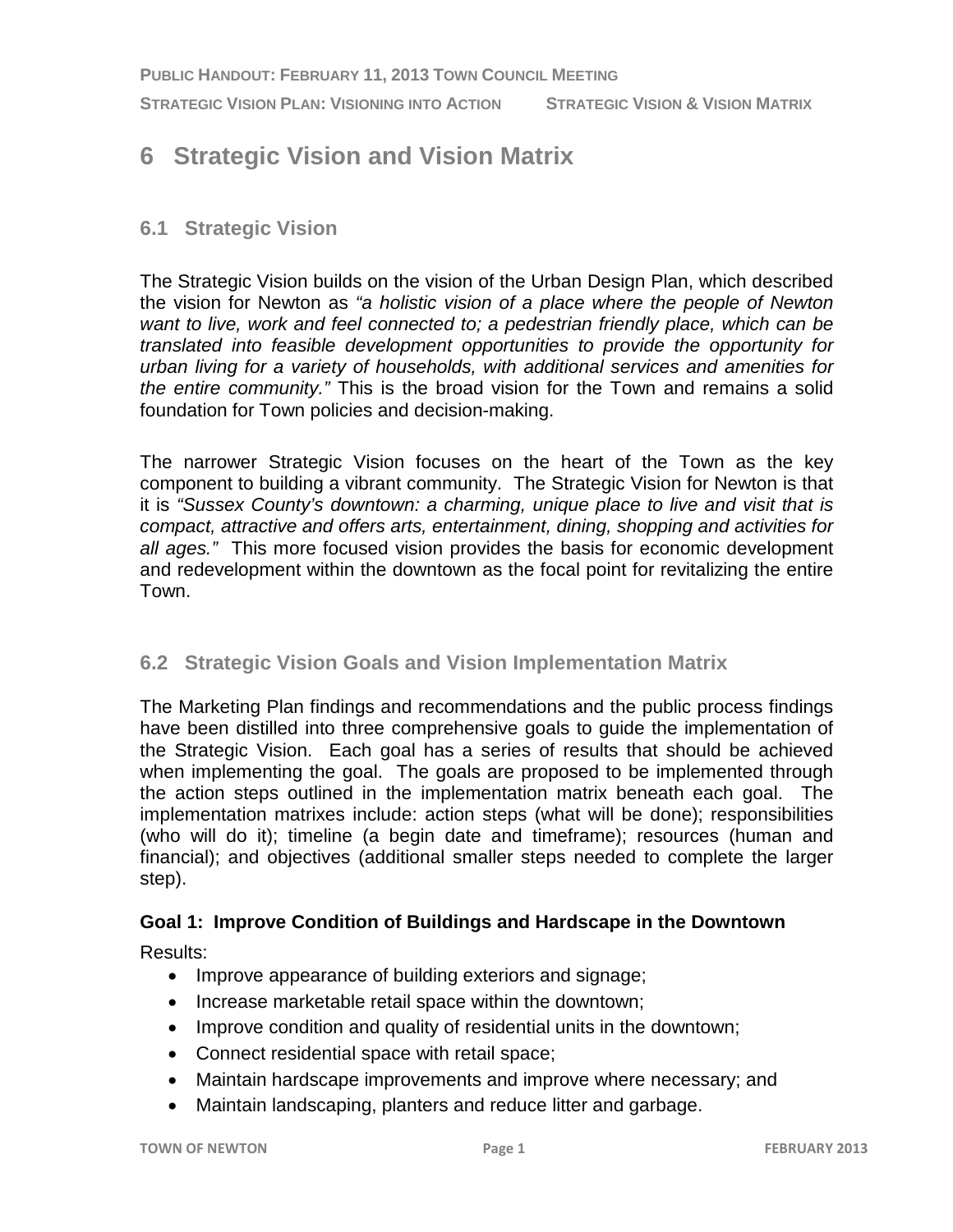| <b>Goal 1 Implementation Matrix: Improve Buildings and Hardscape</b>                                                        |                                                                         |                                                                                                                                                             |                                                                                                                                             |                                                                                                                                                                 |  |
|-----------------------------------------------------------------------------------------------------------------------------|-------------------------------------------------------------------------|-------------------------------------------------------------------------------------------------------------------------------------------------------------|---------------------------------------------------------------------------------------------------------------------------------------------|-----------------------------------------------------------------------------------------------------------------------------------------------------------------|--|
| <b>Action Steps:</b><br><b>What Will Be Done?</b>                                                                           | <b>Responsibilities:</b><br>Who Will Do It?                             | Timeline:<br><b>Begin Date</b><br>Timeframe:<br>Short-term<br>Mid-term<br>Long-term                                                                         | <b>Resources:</b><br><b>Human</b><br>A. .<br><b>Resources</b><br><b>Needed</b><br>Financial<br>В.<br><b>Resources</b><br>Needed             | Objectives:<br><b>What additional</b><br>steps are<br>needed to<br>achieve the<br>action item                                                                   |  |
| Step 1:<br><b>Active Code</b><br><b>Enforcement</b>                                                                         | <b>Zoning Officer/</b><br><b>Town Prosecutor</b>                        | Ongoing<br>Long-term                                                                                                                                        | A. Town<br><b>Officials and</b><br>Court<br><b>B.</b> Budget one<br>part-time; one<br>full-time<br>employee(s)<br>\$0 (already<br>budgeted) | A. Prioritize<br>worst<br>offenders to<br>address first<br><b>B.</b> Create zero<br>tolerance<br>mentality                                                      |  |
| Step 2:<br><b>Address</b><br>overcrowding of<br>residential units<br>and single room<br>occupancy hotels                    | <b>Zoning Officer</b><br><b>Town Attorney</b><br><b>Town Prosecutor</b> | <b>Begin March</b><br>2013<br>Long-term                                                                                                                     | A. Town<br>Officials,<br><b>Professionals</b><br>and Court<br>B. \$5,000-<br>\$10,000                                                       | A. Create an<br>ordinance to<br>address<br>overcrowding<br><b>B.</b> Identify<br>methods for<br>addressing<br>hotel stays via<br>ordinance                      |  |
| Step 3:<br><b>Increase</b><br>maintenance of<br>public areas<br>including<br>landscaping,<br>parking areas and<br>sidewalks | <b>DPW</b><br><b>Main Street Group</b><br><b>GNCC</b>                   | <b>Short-term</b><br><b>Town</b><br><b>Responsibility</b><br><b>Possible Long-</b><br>term<br><b>Responsibility</b><br>of a Merchant<br><b>Group or SID</b> | A. DPW, Town<br><b>Officials</b><br><b>B.</b> Allocate<br>funds to clean-<br>up efforts/<br>maintenance<br>\$0-10,000                       | A. Develop a<br>task force to<br>identify areas<br>that need<br>improvement<br><b>B.</b> Determine<br>how to clean-<br>up private<br>property in<br>public view |  |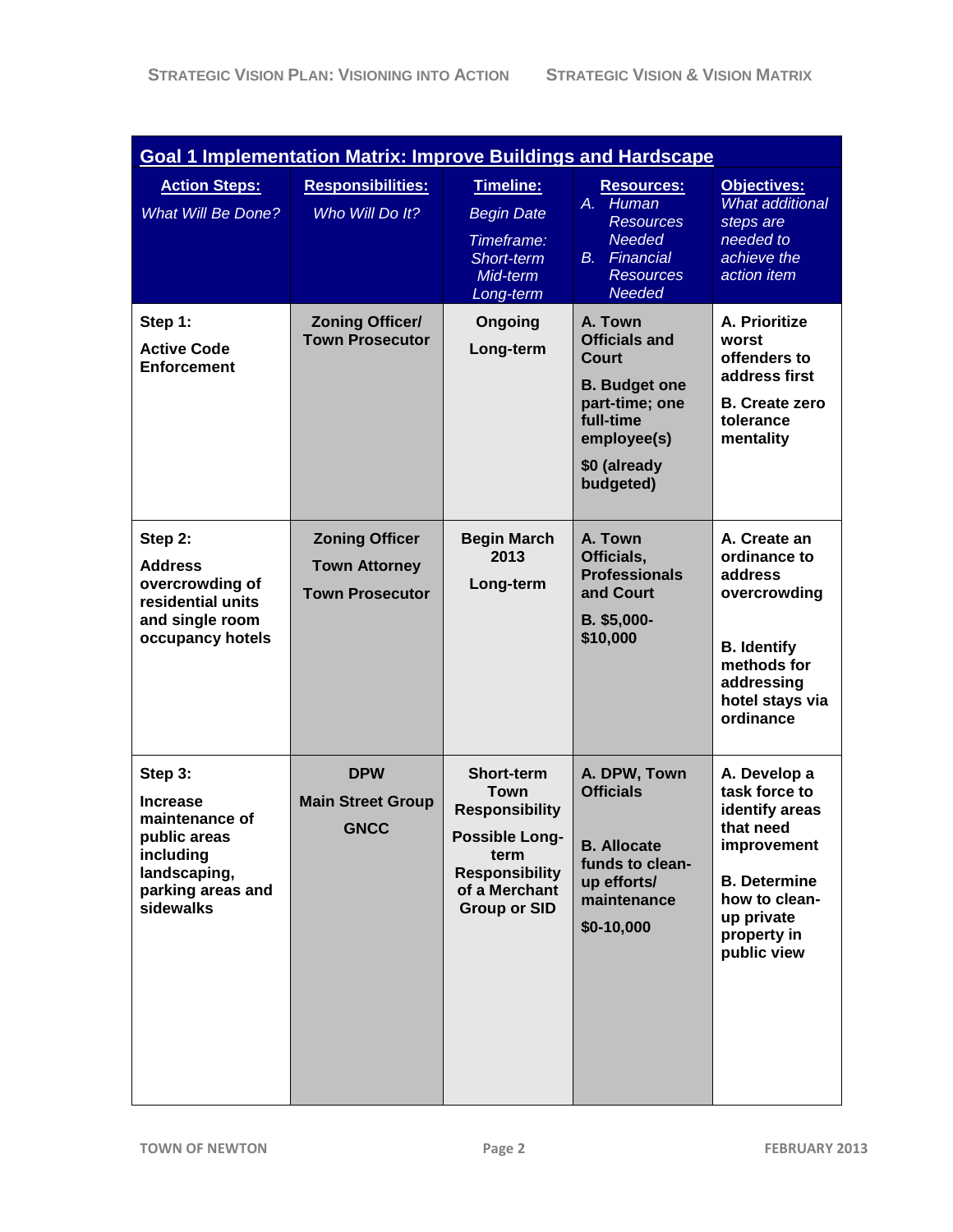| <b>Goal 1 Implementation Matrix: Improve Buildings and Hardscape</b>                                                                     |                                                                                |                                                                                     |                                                                                                                                                                              |                                                                                                                                                                                                                                                                                  |  |
|------------------------------------------------------------------------------------------------------------------------------------------|--------------------------------------------------------------------------------|-------------------------------------------------------------------------------------|------------------------------------------------------------------------------------------------------------------------------------------------------------------------------|----------------------------------------------------------------------------------------------------------------------------------------------------------------------------------------------------------------------------------------------------------------------------------|--|
| <b>Action Steps:</b><br><b>What Will Be Done?</b>                                                                                        | <b>Responsibilities:</b><br>Who Will Do It?                                    | Timeline:<br><b>Begin Date</b><br>Timeframe:<br>Short-term<br>Mid-term<br>Long-term | <b>Resources:</b><br>A. Human<br><b>Resources</b><br><b>Needed</b><br><b>B.</b> Financial<br><b>Resources</b><br><b>Needed</b>                                               | <b>Objectives:</b><br><b>What additional</b><br>steps are<br>needed to<br>achieve the<br>action item                                                                                                                                                                             |  |
| Step 4:<br><b>Maintain</b><br>improvements to<br>actual hardscape<br>such as sidewalks,<br>lighting, benches,<br>public signage,<br>etc. | <b>DPW</b><br><b>Town Engineer</b>                                             | Long-Term                                                                           | A. Town<br>officials and<br>professionals<br><b>B.</b> Capital<br>budget for items<br>identified<br>\$5,000-\$25,000<br>per year as<br>determined by<br><b>Town Engineer</b> | A. Establish<br>annual review<br>of hardscape<br>and lighting in<br>the downtown<br>that needs<br>improvement<br><b>B.</b> Work with<br><b>Town Engineer</b><br>and DPW to<br>prioritize<br>improvement<br>C. Utilize<br><b>Circulation</b><br><b>Plan Element</b><br>as a guide |  |
| Step 5:<br><b>Investigate Area in</b><br>Need of<br><b>Redevelopment on</b><br><b>Spring Street</b>                                      | <b>Town Council</b><br><b>Town Planner</b><br>Redevelopment<br><b>Attorney</b> | <b>Short-Term</b>                                                                   | A. Town<br>officials and<br>professionals<br><b>B.</b> Budget for<br>studies and<br>plans<br>\$100,000 for two<br>studies and two<br>plans                                   | A. Identify<br>areas to be<br>studied<br><b>B.</b> Create plan<br>and timeframe<br>for<br>investigating<br>areas                                                                                                                                                                 |  |

## **Evidence of Success for Goal 1 – Building and Hardscape Condition:**

- *Reductions in numbers of building code and maintenance violations; increase number of buildings in compliance.*
- *Visual improvements to building exteriors.*
- *Decrease in number of vacant storefronts.*
- *Increase in market-rate residential units.*
- *Increase in building permits/zoning permits for improvements in downtown.*
- *Adoption of redevelopment studies and plans.*
- *Approval of redeveloper agreements for redevelopment areas.*
- *Increase in number of site plan/development applications in downtown.*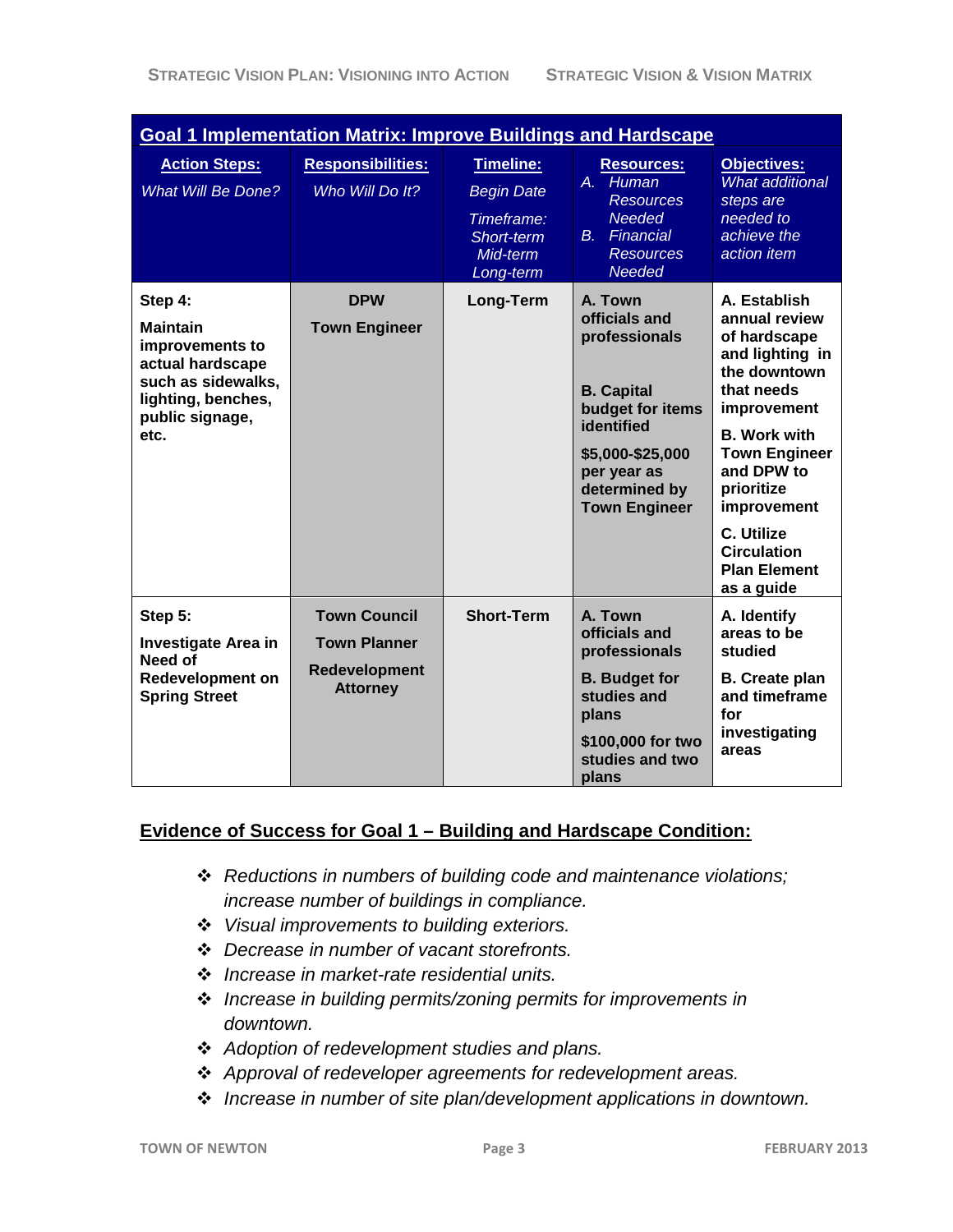## **Goal 2: Create a Vibrant Downtown**

Results:

- Increase foot traffic and activities in the downtown, i.e. number of shoppers, diners, etc.;
- Increase the variety of shopping, dining, arts and entertainment experiences in the downtown; and
- Develop an ongoing entity to coordinate and implement Strategic Vision in the downtown.

| <b>Goal 2 Implementation Matrix: Create a Vibrant Downtown</b>                                                                                          |                                                                                                                                                                   |                                                                                                                                                            |                                                                                                                                   |                                                                                                                                                |  |
|---------------------------------------------------------------------------------------------------------------------------------------------------------|-------------------------------------------------------------------------------------------------------------------------------------------------------------------|------------------------------------------------------------------------------------------------------------------------------------------------------------|-----------------------------------------------------------------------------------------------------------------------------------|------------------------------------------------------------------------------------------------------------------------------------------------|--|
| <b>Action Steps:</b><br><b>What Will Be</b><br>Done?                                                                                                    | <b>Responsibilities:</b><br>Who Will Do It?                                                                                                                       | Timeline:<br><b>Begin Date</b><br>Timeframe:<br>Short-term<br>Mid-term<br>Long-term                                                                        | <b>Resources:</b><br>A. Human<br><b>Resources</b><br><b>Needed</b><br><b>B.</b><br>Financial<br><b>Resources</b><br><b>Needed</b> | <b>Objectives:</b><br><b>What additional</b><br>steps are needed<br>to achieve the<br>action item                                              |  |
| Step 1:<br><b>Study feasibility</b><br>for a Business<br>Improvement<br><b>District</b>                                                                 | <b>Economic</b><br><b>Development</b><br><b>Consultant</b>                                                                                                        | Spring 2013<br>Short-term                                                                                                                                  | A. Hire<br>economic<br>development<br>consultant to<br>conduct study<br>B. \$25,000                                               | A. Identify<br>existing groups to<br>be included in<br>study<br>development                                                                    |  |
| Step 2:<br><b>Support Main</b><br><b>Street Merchants</b><br>and Greater<br><b>Newton Chamber</b><br>of Commerce                                        | <b>Town Council</b><br><b>Economic</b><br><b>Development</b><br><b>Commission</b>                                                                                 | Ongoing<br>Long-term                                                                                                                                       | A. Town<br><b>Officials</b><br>B. \$0 (Already<br><b>Budgeted)</b>                                                                | A. Increase<br>activities in the<br>downtown                                                                                                   |  |
| Step 3:<br><b>Implement</b><br><b>Marketing</b><br>Campaign for the<br><b>Downtown</b>                                                                  | <b>Marketing</b><br><b>Consultant</b>                                                                                                                             | Short-term<br><b>Town</b><br><b>Responsibility</b><br><b>Possible</b><br>Long-term<br><b>Responsibility</b><br>of a Merchant<br><b>Group or SID</b>        | A. Marketing<br><b>Consultant;</b><br><b>Town Officials</b><br>B. \$25,000 to<br>\$35,000                                         | A. Develop<br>campaign for<br>public<br><b>B.</b> Develop<br>campaign to<br>attract new<br>businesses                                          |  |
| Step 4:<br><b>Identify</b><br>public/private<br>partnerships with<br>hospital, college,<br>county,<br>corporations, arts<br>and cultural<br>groups etc. | <b>Economic</b><br><b>Development</b><br><b>Commission</b><br><b>Main Street</b><br><b>Group /GNCC</b><br><b>SID</b><br><b>Arts and Cultural</b><br><b>Groups</b> | <b>Short-term</b><br><b>Town</b><br><b>Responsibility</b><br><b>Possible</b><br>Long-term<br><b>Responsibility</b><br>of a Merchant<br><b>Group or SID</b> | A. Town<br>officials and<br>professionals<br>B. \$0 (Already<br><b>Budgeted)</b>                                                  | A. Establish a<br>task force to work<br>on creating<br>public/private<br>partnerships for<br>econ. dev. and<br>expanding<br>arts/entertainment |  |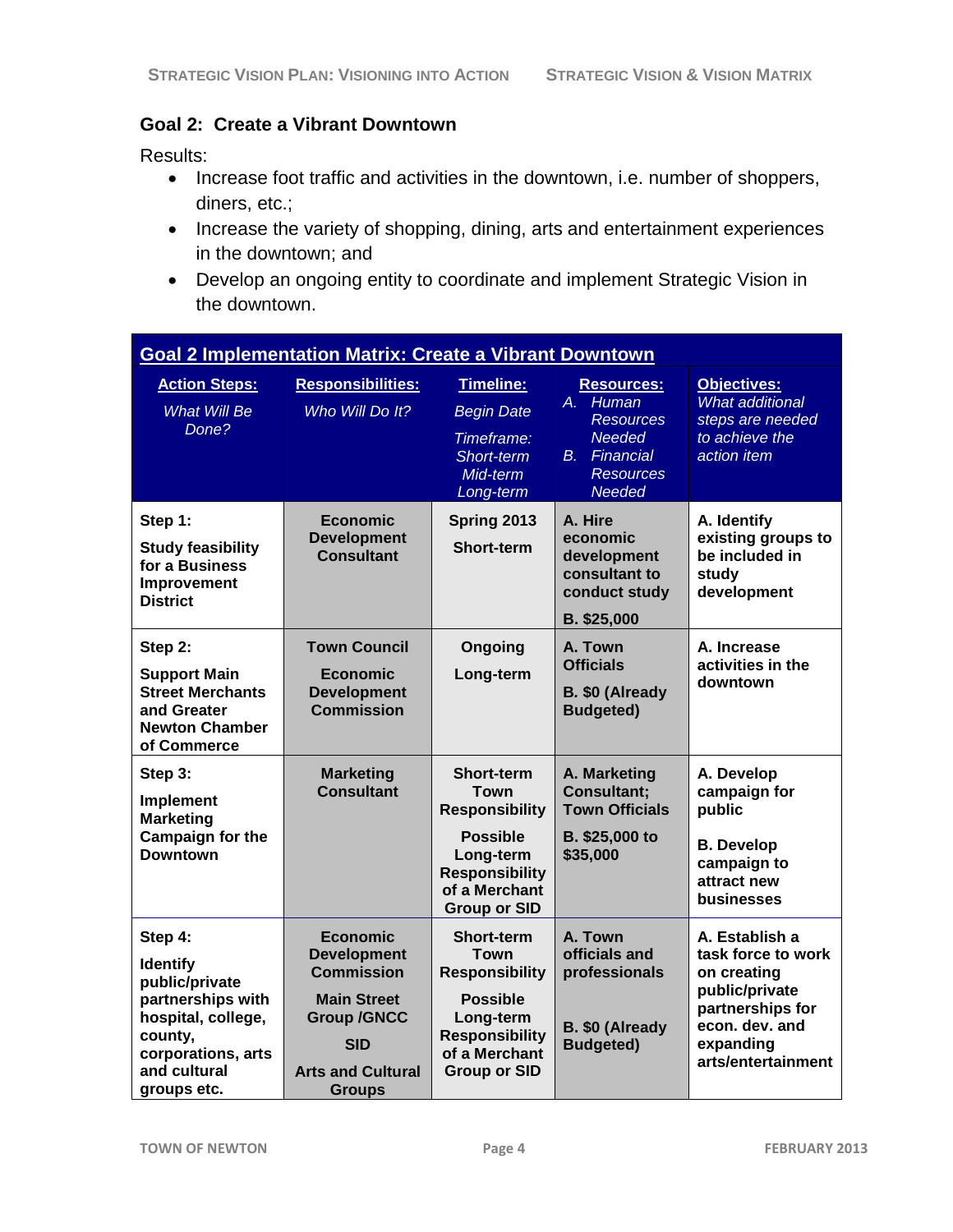#### **Evidence of Success for Goal 2 – Creating a Vibrant Downtown:**

- *Formation of a SID.*
- *Increase in the number of arts and entertainment events downtown.*
- *Increased pedestrian activity in the downtown.*
- *Decreased number of vacant commercial space.*
- *Increased interaction between large local businesses and organizations and downtown.*
- *Increased variety of restaurants, retail, arts and entertainment available in the downtown.*
- *Increased investment in existing commercial businesses in the downtown.*
- *Increase in building permits/zoning permits for improvements in downtown.*
- *Increase in number of site plan/development applications in downtown.*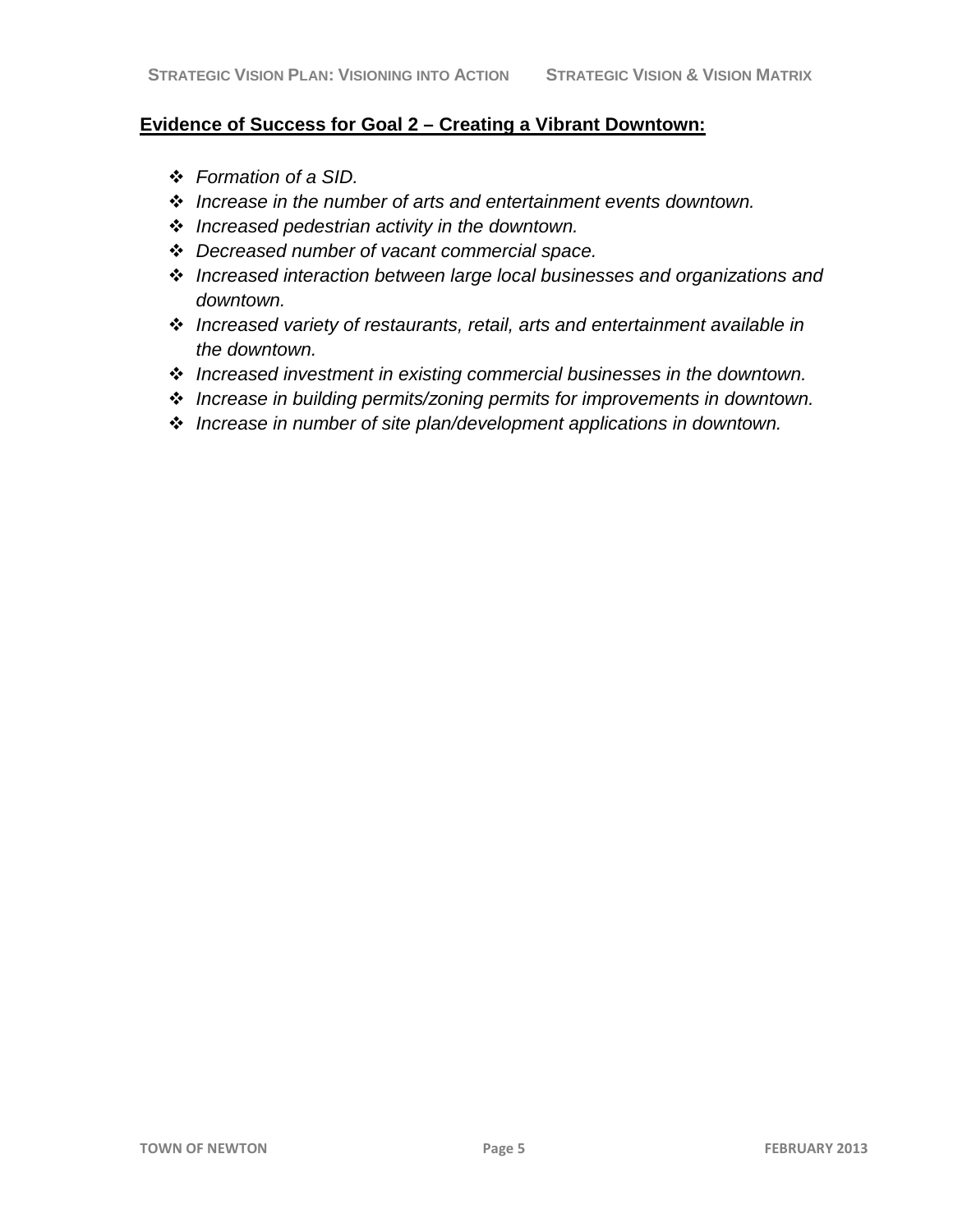## **Goal 3: Improve Quality of Life in the Downtown**

Results:

- Increased perception of safety in the downtown; and
- Decrease criminal activities/loitering in the downtown.

| Goal 3 Implementation Matrix: Improve Quality of Life in the Downtown                                                                                       |                                                                      |                                                                                     |                                                                                                                                             |                                                                                                                                                                       |  |
|-------------------------------------------------------------------------------------------------------------------------------------------------------------|----------------------------------------------------------------------|-------------------------------------------------------------------------------------|---------------------------------------------------------------------------------------------------------------------------------------------|-----------------------------------------------------------------------------------------------------------------------------------------------------------------------|--|
| <b>Action Steps:</b><br><b>What Will Be Done?</b>                                                                                                           | <b>Responsibilities:</b><br>Who Will Do It?                          | Timeline:<br><b>Begin Date</b><br>Timeframe:<br>Short-term<br>Mid-term<br>Long-term | <b>Resources:</b><br>A. Human<br><b>Resources</b><br><b>Needed</b><br><b>B.</b> Financial<br><b>Resources</b><br><b>Needed</b>              | Objectives:<br><b>What additional</b><br>steps are<br>needed to<br>achieve the<br>action item                                                                         |  |
| Step 1:<br><b>Increase Security</b><br>/Police Presence in<br><b>Downtown</b>                                                                               | <b>Newton Police</b><br><b>Private Security</b><br>(paid for by SID) | 2013<br>Long-term                                                                   | A. Police<br><b>Officers by</b><br><b>Town</b><br><b>B.</b> Security<br>officer's by SID<br>(Police already<br>budgeted)<br>\$30,000-50,000 | A. Increase<br>frequency of<br>walking<br>community<br>police<br>officers/<br>security<br>guards.                                                                     |  |
| Step 2:<br><b>Increase</b><br>enforcement of<br>quality of life issues,<br>e.g. loitering, littering<br>and "advertise"<br>existing enforcement<br>measures | <b>Newton Police</b><br><b>SID</b>                                   | 2013<br>Long-term                                                                   | A. Police<br><b>Officers</b><br>B. \$0 (Already<br><b>Budgeted)</b>                                                                         | A. Develop<br>approach and<br>provide<br>training on<br>enforcement<br>in downtown<br><b>B.</b> Install<br>signage for<br>existing<br>security<br>cameras<br>downtown |  |
| Step 3:<br><b>Continue</b><br>enforcement of<br>pedestrian/crosswalk<br>laws                                                                                | <b>Newton Police</b>                                                 | Ongoing<br>Long-term                                                                | A. Police<br><b>Officers</b><br>B. \$0 (Already<br><b>Budgeted)</b>                                                                         | A. Conduct<br>sting<br>operations                                                                                                                                     |  |
| Step 4:<br>Install speakers in<br>downtown to play<br>music for shoppers,<br>holidays, parades                                                              | <b>Town Council</b><br><b>SID</b>                                    | <b>Short-term</b><br><b>Install</b><br>Long-term<br><b>Maintenance</b>              | A. Town<br><b>Manager and</b><br><b>DPW</b><br><b>B.</b> Paid for by<br>Town and/or<br><b>SID</b><br>\$15,000-\$20,000                      | A. Establish<br>hours of<br>operation                                                                                                                                 |  |